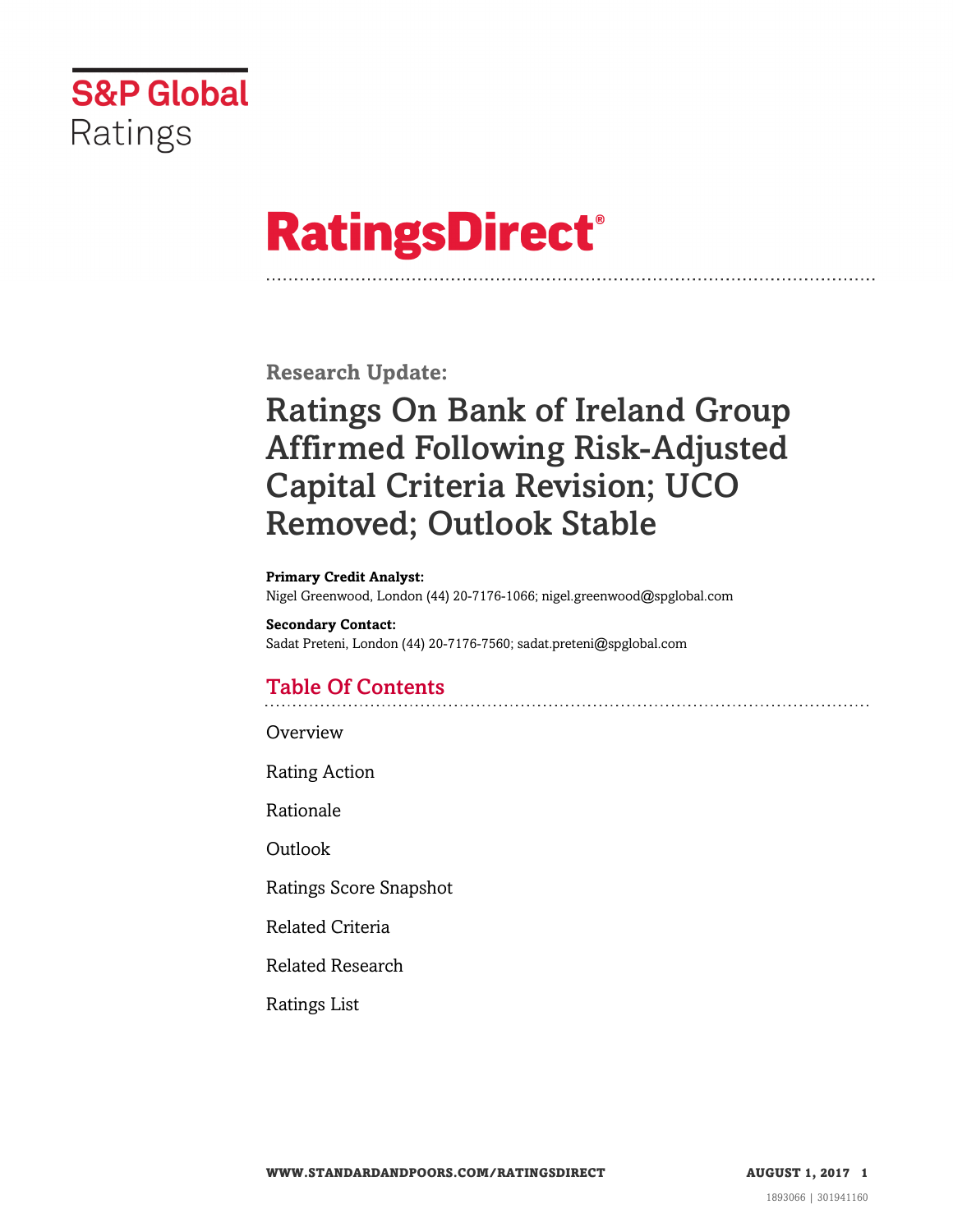**Research Update:**

## Ratings On Bank of Ireland Group Affirmed Following Risk-Adjusted Capital Criteria Revision; UCO Removed; Outlook Stable

## <span id="page-1-0"></span>**Overview**

- On July 20, 2017, we published an update to our risk-adjusted capital framework methodology. Under the new methodology, our calculation of Bank of Ireland Group's (BOI) risk-adjusted capital ratio (RAC) is about 40 basis points higher than before, mostly because of our updated treatment of its investment in its insurance subsidiary.
- We believe that BOI is making steady progress to improve its capitalization and reduce its nonperforming exposures, in line with our rating expectations.
- We are therefore affirming our 'BBB-/A-3' long- and short-term ratings on Bank of Ireland Group PLC, the nonoperating holding company (NOHC), and our 'BBB/A-2' long- and short-term ratings on Bank of Ireland, the main operating bank.
- Our issuer ratings on all rated entities and the associated issue ratings are no longer designated as under criteria observation, now that we have completed our criteria review for BOI.
- The stable outlook reflects our view that the group's capitalization and earnings capacity and asset quality trajectory will remain commensurate with our expectations at this rating level over the next 18-24 months.

## <span id="page-1-1"></span>Rating Action

On Aug. 1, 2017, S&P Global Ratings affirmed its 'BBB-/A-3' long- and short-term counterparty credit ratings on Ireland-based nonoperating holding company Bank of Ireland Group PLC (the NOHC). At the same time, we affirmed our 'BBB/A-2' long- and short-term counterparty credit ratings on Bank of Ireland, the group's main operating entity. The outlook on both ratings is stable.

Furthermore, having now completed our criteria review for BOI, we have removed the under criteria observation (UCO) designation from our ratings on BOI group rated entities. We added this designation to the ratings on July 20, 2017, after updating our risk-adjusted capital (RAC) framework criteria (see " Financial Institution Ratings Placed Under Criteria Observation After Risk-Adjusted Capital Framework Criteria Published," published on RatingsDirect).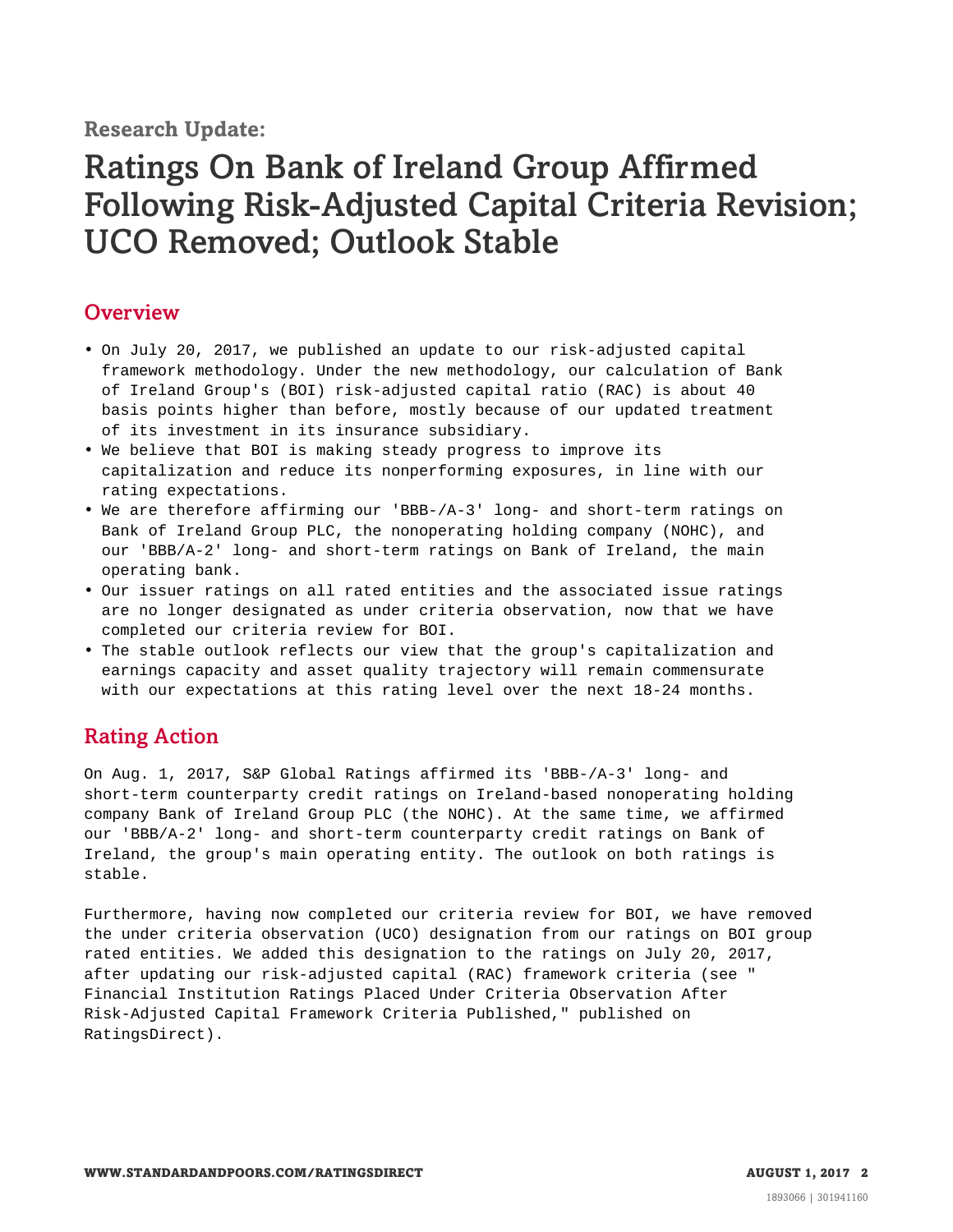### <span id="page-2-0"></span>Rationale

The affirmation follows our review of the impact on the group of our revised risk-adjusted capital (RAC) framework, which we published on July 20, 2017.

Our updated view of BOI's capitalization, and the progress that BOI is making to reduce its nonperforming loans (NPLs) as indicated by its recently published 2017 interim results, does not lead us to believe that BOI's overall creditworthiness has materially improved. In particular, BOI's asset quality metrics remain weaker than higher rated peers.

We calculate that BOI's RAC ratio stood at 10.1% on a pro forma basis at end-2016 under our updated RAC framework (incorporating the revision of Ireland's economic risk score to '5' from '6' in January 2017), which is around 40 basis points higher than before. The increase mainly reflected our updated treatment of its investment in its insurance subsidiary.

We now project that BOI's RAC ratio will be in the 10.0%-10.5% range through end-2019; previously, we projected that it would be 9.0%-9.5% by end-2018. We assume that BOI will demonstrate reasonably predictable preprovision earnings despite its ongoing investment in its core banking platforms, and that loan impairment charges will remain fairly benign. We also expect that BOI's dividend payout ratio will trend toward the bank's 50% target level by 2019 and that by then the balance sheet will be back in growth mode. BOI reported a regulatory common equity tier 1 ratio of 12.5% on June 30, 2017. Within this, it announced a deduction of 15 basis points in relation to its statement that it expects to recommence dividend payments in respect of financial year 2017, with the initial payment being made in the first half of 2018.

We consider that BOI's asset quality is better than its Irish peers but is weaker than higher rated peers. Relative to Irish peers, BOI benefits from a higher U.K. loan book weighting and a lower proportion of impaired loans within its total NPLs, by our measures. Our calculation of NPLs--which includes impaired loans, loans 90 days past due, and performing renegotiated loans--stood at 13.8% at June 30, 2017. Excluding performing renegotiated loans, BOI's NPL ratio was still elevated at 7.4%. We also calculate that BOI's Texas ratio (including performing forborne loans), which measures NPLs to tangible common equity and loan loss reserves, was 102% at this date, which remains high on an absolute and relative basis, notwithstanding the ongoing reduction in NPLs and increase in tangible common equity.

BOI reported that its nonperforming exposures (a reported  $€8.1$  billion, or 10.1% of gross loans) had reduced by €1.3 billion in the first half of 2017. Notably, impaired loans reduced by €0.8 billion to €5.4 billion. We assume that BOI will continue to steadily reduce its nonperforming exposures, helped by the current economic tailwinds that are supporting the Irish economy and property markets.

Therefore, we continue to view BOI's capitalization, compared to the risks it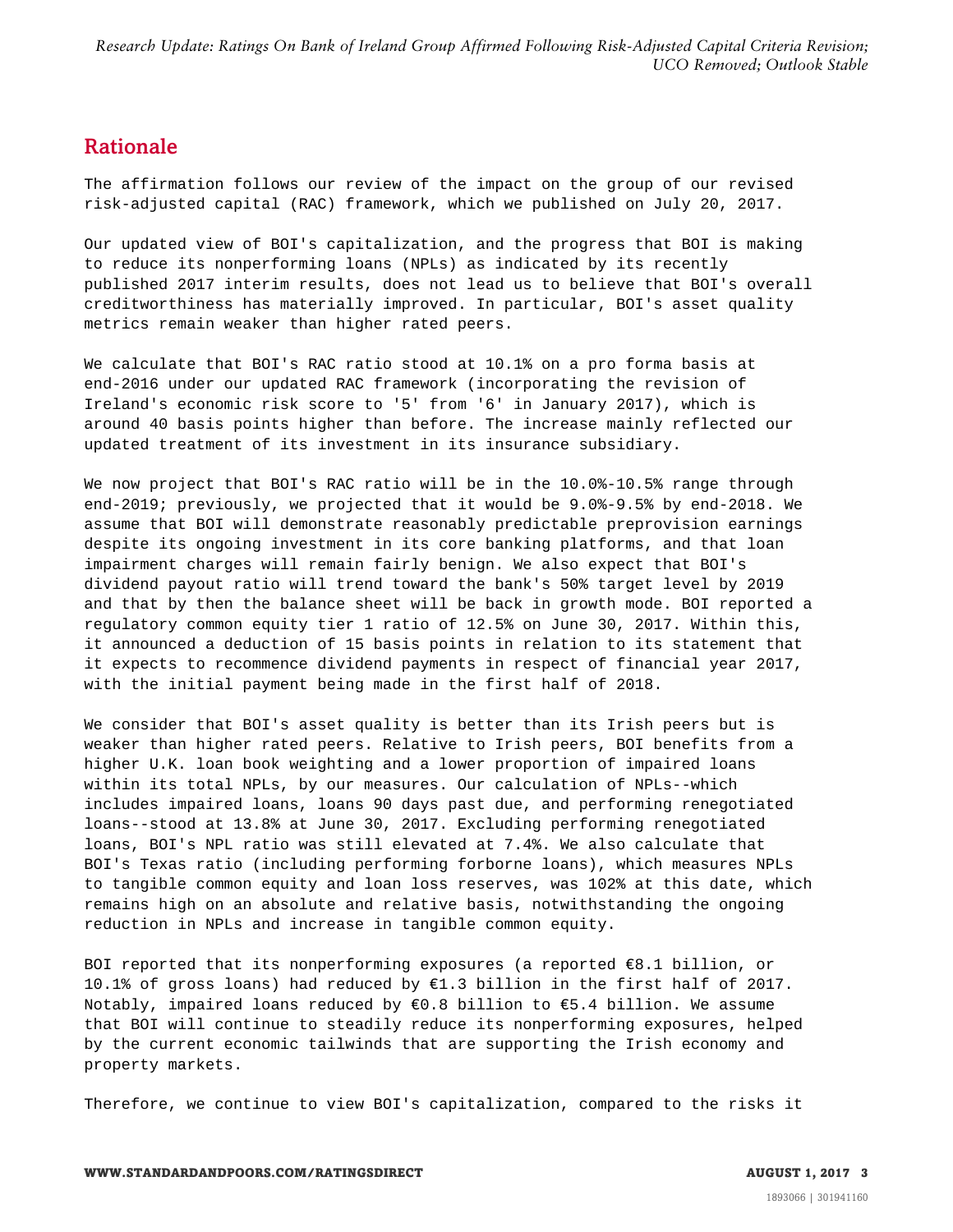faces, as a credit-neutral ratings factor. We have reflected these developments by revising upward our capital and earning assessment to strong from adequate, and counterbalanced this by lowering our risk position assessment to moderate from adequate. The unsupported group credit profile remains unchanged at 'bbb'.

BOI recently completed a corporate reorganization that resulted in the creation of Bank of Ireland Group PLC as the listed holding company of the group. We expect the NOHC to downstream issued debt and equity capital to its operating subsidiary and that, over time, it will become a key vehicle for the group's issuance of long-term instruments designed to absorb losses, whether on a going-concern or nonviability basis. The ratings on both the NOHC and Bank of Ireland do not benefit from any external support under our additional loss-absorbing capacity (ALAC) criteria.

In time, it is possible that we could revise this stance--for example, if it becomes clear that the group will build a sizable buffer of loss-absorbing capacity designed to enable a recapitalization, rather than a liquidation, if it becomes nonviable. Under our revised RAC criteria--specifically, in this case, our revised insurance approach--the threshold for raising the rating by one notch as a result of ALAC has increased to 5.0% from 4.75%. Currently, we calculate BOI's ALAC ratio at about 2.2%.

### <span id="page-3-0"></span>**Outlook**

#### Bank of Ireland Group PLC

The stable outlook on Bank of Ireland Group PLC reflects our expectation that the group will continue to steadily reduce its non-performing loan ratio over our two-year outlook timeframe, and that its relatively large U.K. business will not be a source of weakness for the group.

An upgrade may occur if BOI significantly improves its asset quality metrics to be broadly in line with higher rated peers, while continuing to demonstrate predictable earnings from both its Irish and U.K. franchises.

We consider a downgrade to be relatively unlikely at this time, but we could consider lowering the ratings if the group's business and earnings predictability falters.

#### Bank of Ireland

The stable outlook mirrors that on the group. We could raise or lower the ratings if we revised the group credit profile upward or downward, as explained above.

We could also raise the ratings on Bank of Ireland if we perceived a clear path to the group building a sufficiently large ALAC buffer, subject to evidence of sustained issuance. This would only benefit the ratings on Bank of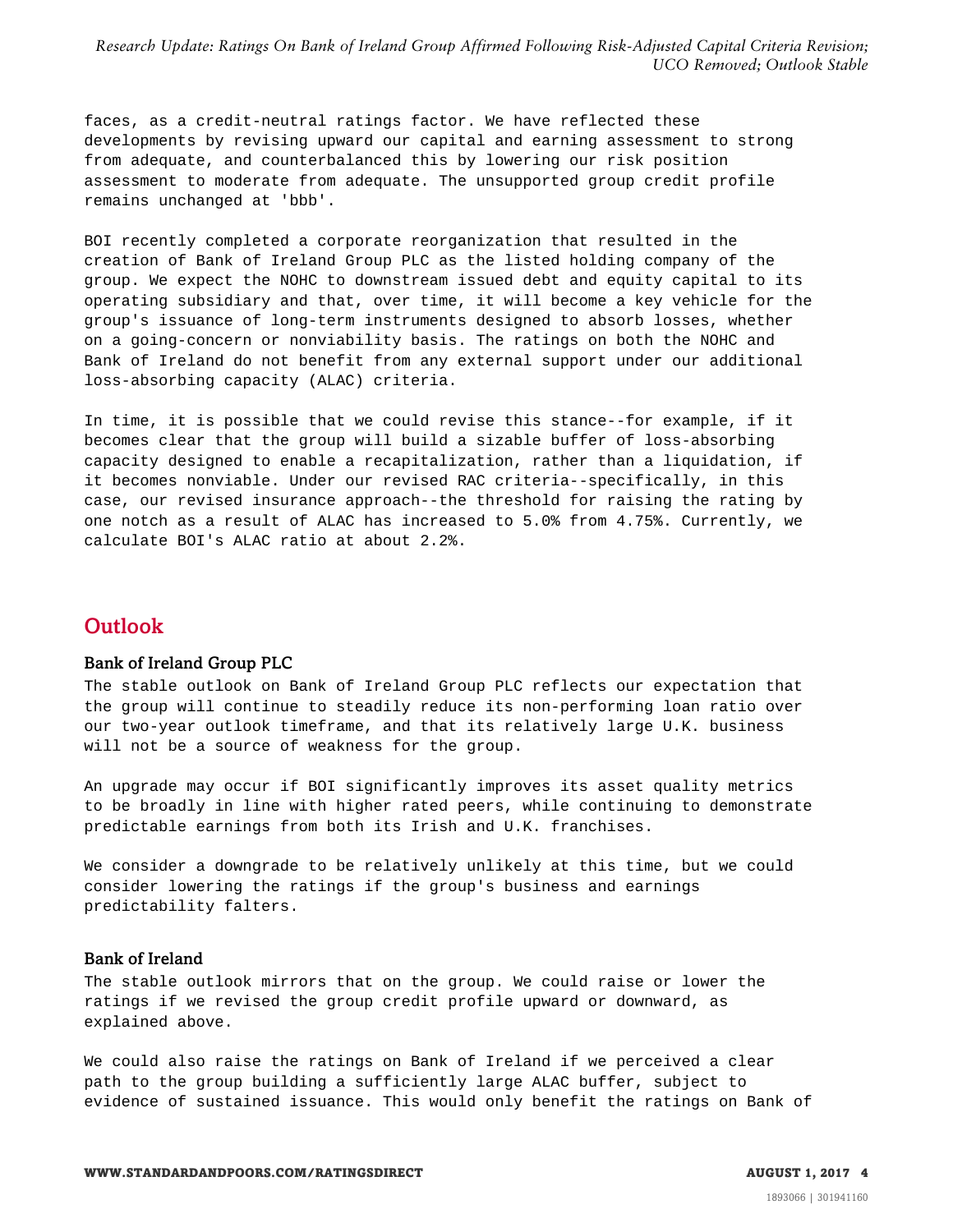<span id="page-4-0"></span>Ireland because we do not include notches for ALAC support in the ratings on NOHCs.

## Ratings Score Snapshot

| Bank of Ireland Group PLC: BBB-/Stable/A-3<br>Bank of Ireland: | BBB/Stable/A-2     |
|----------------------------------------------------------------|--------------------|
| Unsupported GCP:                                               | bbb                |
| Anchor                                                         | $bbb -$            |
| Business Position                                              | $Strong (+1)$      |
| Capital and Earnings                                           | $Strong (+1)$      |
| Risk Position                                                  | Moderate $(-1)$    |
| Funding and                                                    | Average            |
| Liquidity                                                      | and Adequate $(0)$ |
| Support*                                                       | 0                  |
| ALAC Support                                                   | $\mathcal{L}$      |
| GRE Support                                                    | O                  |
| Group Support                                                  | O                  |
| Sovereign Support                                              | O                  |
| Additional Factors                                             | Ⴖ                  |

\*We do not include any external support in our ratings on the NOHC or the operating subsidiary.

## <span id="page-4-1"></span>Related Criteria

- Criteria Financial Institutions General: Risk-Adjusted Capital Framework Methodology, July 20, 2017
- General Criteria: Methodology For Linking Long-Term And Short-Term Ratings , April 7, 2017
- Criteria Financial Institutions Banks: Bank Rating Methodology And Assumptions: Additional Loss-Absorbing Capacity, April 27, 2015
- Criteria Financial Institutions Banks: Bank Hybrid Capital And Nondeferrable Subordinated Debt Methodology And Assumptions, Jan. 29, 2015
- General Criteria: Group Rating Methodology, Nov. 19, 2013
- Criteria Financial Institutions Banks: Quantitative Metrics For Rating Banks Globally: Methodology And Assumptions, July 17, 2013
- Criteria Financial Institutions Banks: Banks: Rating Methodology And Assumptions, Nov. 9, 2011
- Criteria Financial Institutions Banks: Banking Industry Country Risk Assessment Methodology And Assumptions, Nov. 9, 2011
- General Criteria: Use Of CreditWatch And Outlooks, Sept. 14, 2009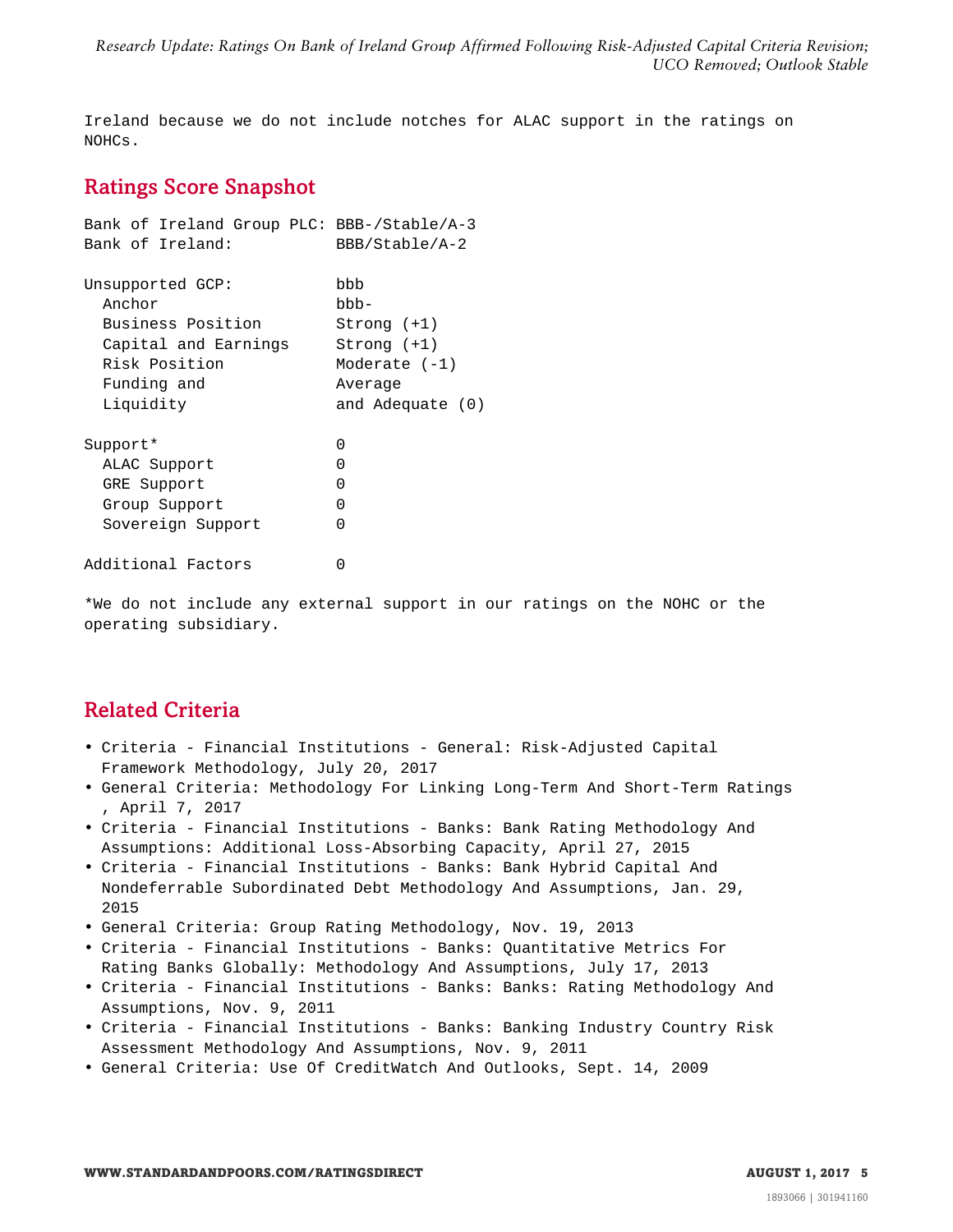## <span id="page-5-0"></span>Related Research

- Financial Institution Ratings Placed Under Criteria Observation After Risk-Adjusted Capital Framework Criteria Published, July 20, 2017
- The Application Of Key Aspects Of The Risk-Adjusted Capital Framework Criteria, July 20, 2017
- Calibrating The Risk-Adjusted Capital Framework, July 20, 2017
- RFC Process Summary: Risk-Adjusted Capital Framework Methodology, July 20, 2017
- Credit FAQ: What's Behind S&P Global Ratings' Risk-Adjusted Capital Framework Update, July 20, 2017
- Bank of Ireland Group PLC Assigned 'BBB-/A-3' Ratings; Outlook Stable, July 14, 2017
- Irish Banks: Getting Back To Where They Once Belonged, March 20, 2017
- Bank of Ireland, Jan. 13, 2017
- Banking Industry Country Risk Assessment: Ireland, Jan. 13, 2017
- <span id="page-5-1"></span>• Various Positive Rating Actions Taken On Irish Banks On Reduced Economic Risk, Jan. 13, 2017

## Ratings List

Ratings Affirmed

| Bank of Ireland Group PLC<br>Counterparty Credit Rating | $BBB-/Stable/A-3$ |
|---------------------------------------------------------|-------------------|
| Bank of Ireland                                         |                   |
| Counterparty Credit Rating                              | BBB/Stable/A-2    |
| Certificate Of Deposit                                  | $BBB/A-2$         |
| Senior Unsecured                                        | <b>BBB</b>        |
| Subordinated                                            | $BB+$             |
| Junior Subordinated                                     | $BB -$            |
| Preference Stock                                        | $BB-$             |
| Commercial Paper                                        | $A - 2$           |
|                                                         |                   |

#### **Additional Contact:**

Financial Institutions Ratings Europe; FIG\_Europe@spglobal.com

Certain terms used in this report, particularly certain adjectives used to express our view on rating relevant factors, have specific meanings ascribed to them in our criteria, and should therefore be read in conjunction with such criteria. Please see Ratings Criteria at www.standardandpoors.com for further information. Complete ratings information is available to subscribers of RatingsDirect at www.globalcreditportal.com and at spcapitaliq.com. All ratings affected by this rating action can be found on the S&P Global Ratings' public website at www.standardandpoors.com. Use the Ratings search box located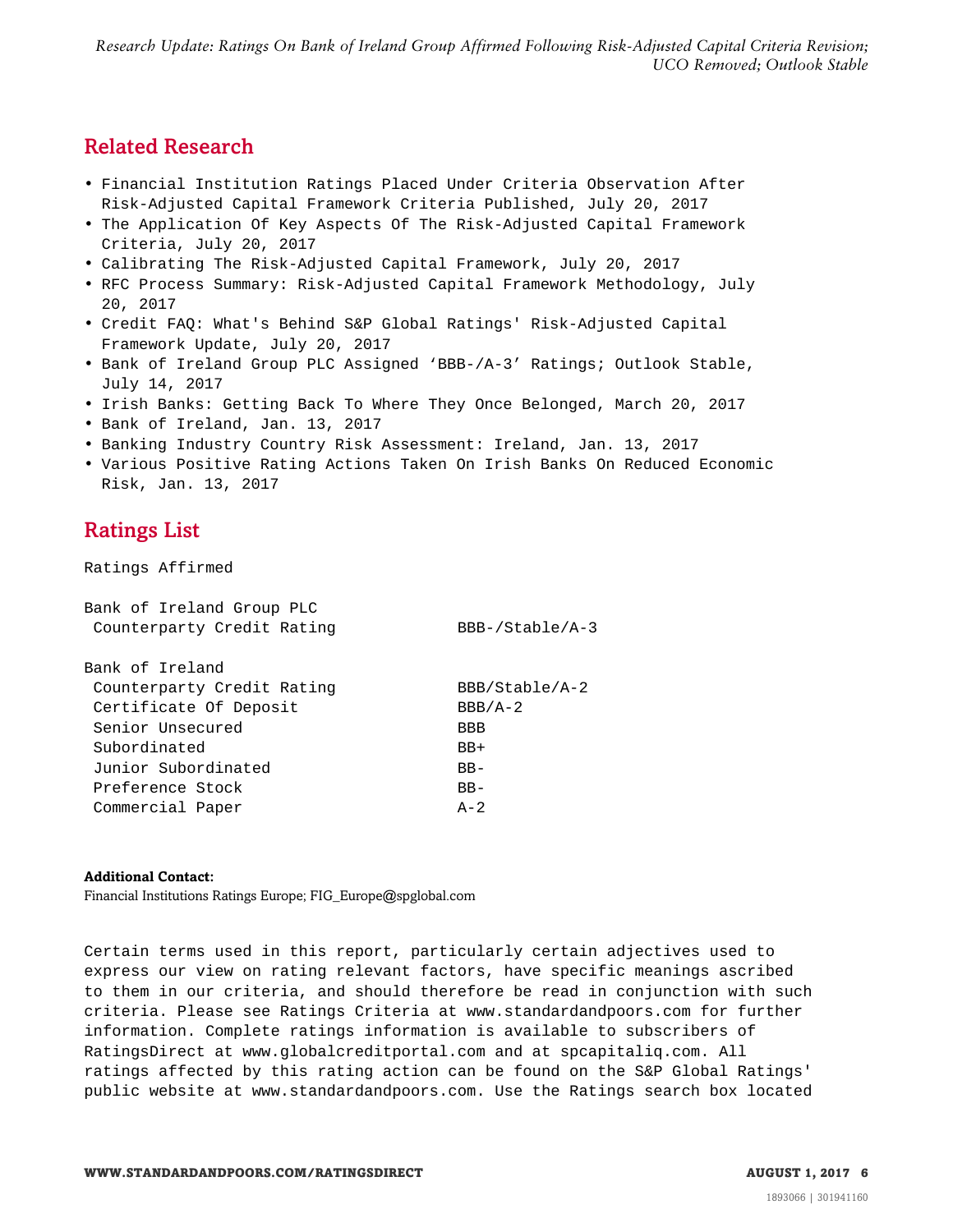in the left column. Alternatively, call one of the following S&P Global Ratings numbers: Client Support Europe (44) 20-7176-7176; London Press Office (44) 20-7176-3605; Paris (33) 1-4420-6708; Frankfurt (49) 69-33-999-225; Stockholm (46) 8-440-5914; or Moscow 7 (495) 783-4009.